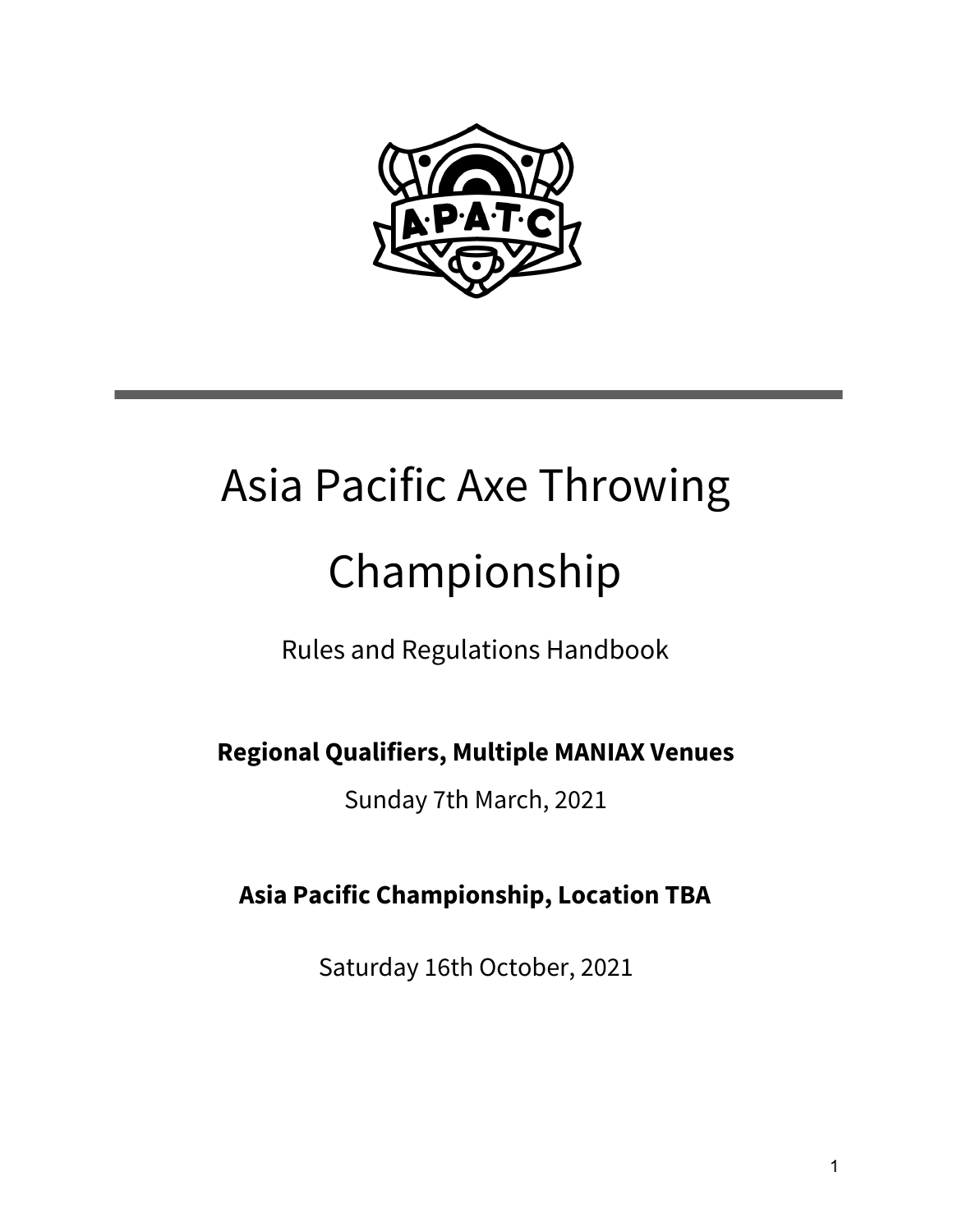

Welcome Axe Throwing Legends!

Thank you for taking the time to read the Asia-Pacific Axe Throwing Championship (APATC) Rules and Regulations handbook. The APATC is a tournament established in 2021, powered by MANIAX.

We're super excited to be launching what will be the first of many APATC tournaments and we can't wait to crown our first ever APATC Champion in October, 2021! Axe Throwers from across the region are welcome to register, whether you are affiliated with IATF or WATL, or perhaps you just just like to sling steel in your backyards! You are all welcome!

Currently, regional tournaments are scheduled to take place in all MANIAX venues across Australia. Our venue locations include Adelaide, Brisbane, Melbourne, Perth and Sydney. The COVID19 situation has huge implications on the hospitality industry, but we understand it has likely affected the travel and logistical plans for any participant wishing to compete from outside of Australia, particularly those in New Zealand. Given the extenuating circumstances surrounding current global events, the crew at MANIAX and APATC are willing to work collaboratively with other venues in alternative regions. Simply contact [enquiries@maniax.com](mailto:enquiries@maniax.com) with any questions you may have.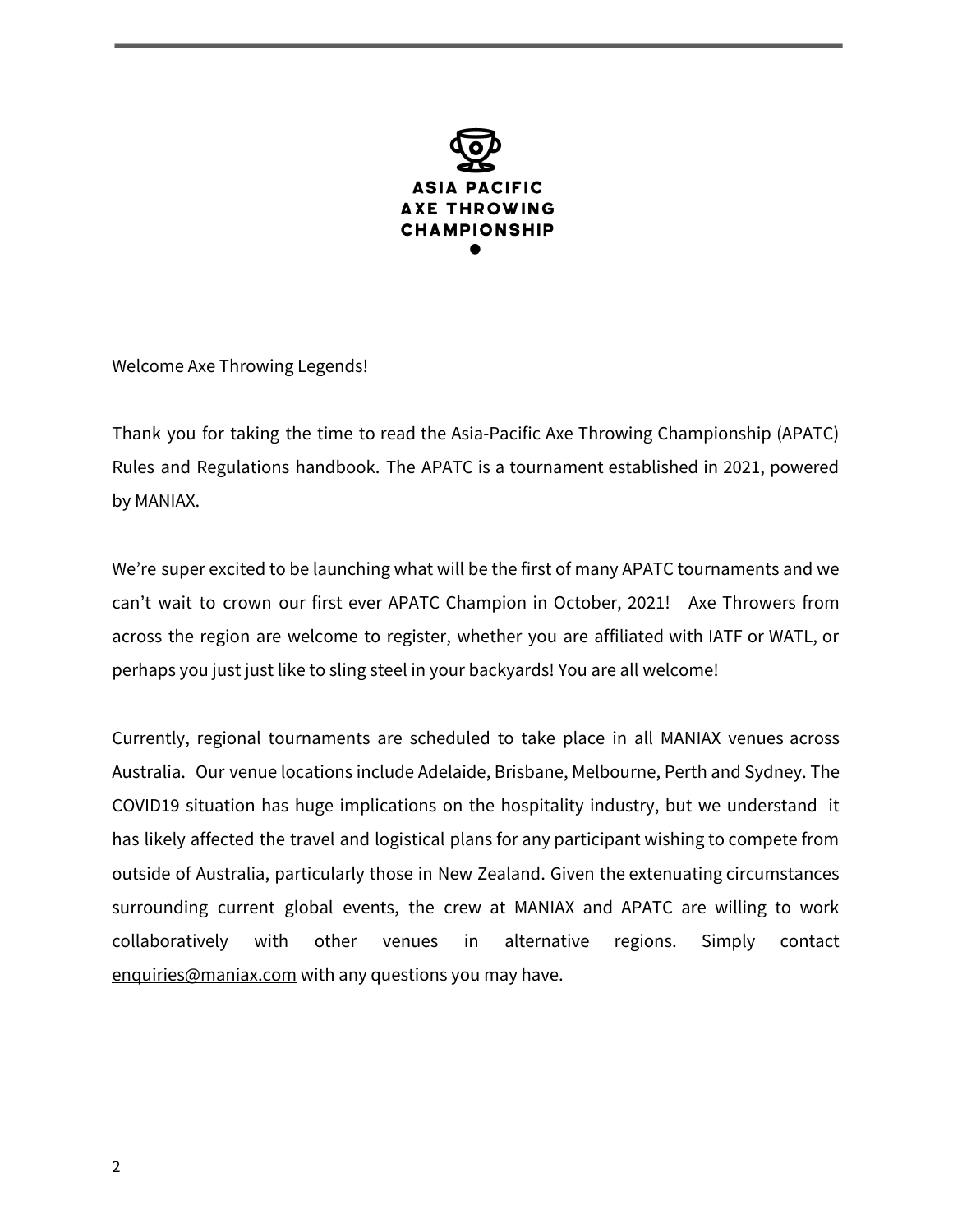The following rules and regulations handbook closely follows that laid out by the International Axe Throwing Federation (IATF), although we have made some alterations for your enjoyment. Please note, the rules and regulations with this handbook apply to both the APATC Grand Final and all Regional Qualifiers. It should be noted, however, the format of each tournament may vary from region to region based on the number of active competitors and other extenuating factors.

This is the first tournament of this kind in Asia-Paciifc region and we can't wait to welcome you. Any feedback and comments you may have are extremely appreciated. Please contact [enquiries@maniax.com.au](mailto:enquiries@maniax.com.au) if you would like to get in touch!

**Sincerely** 

The MANIAX Crew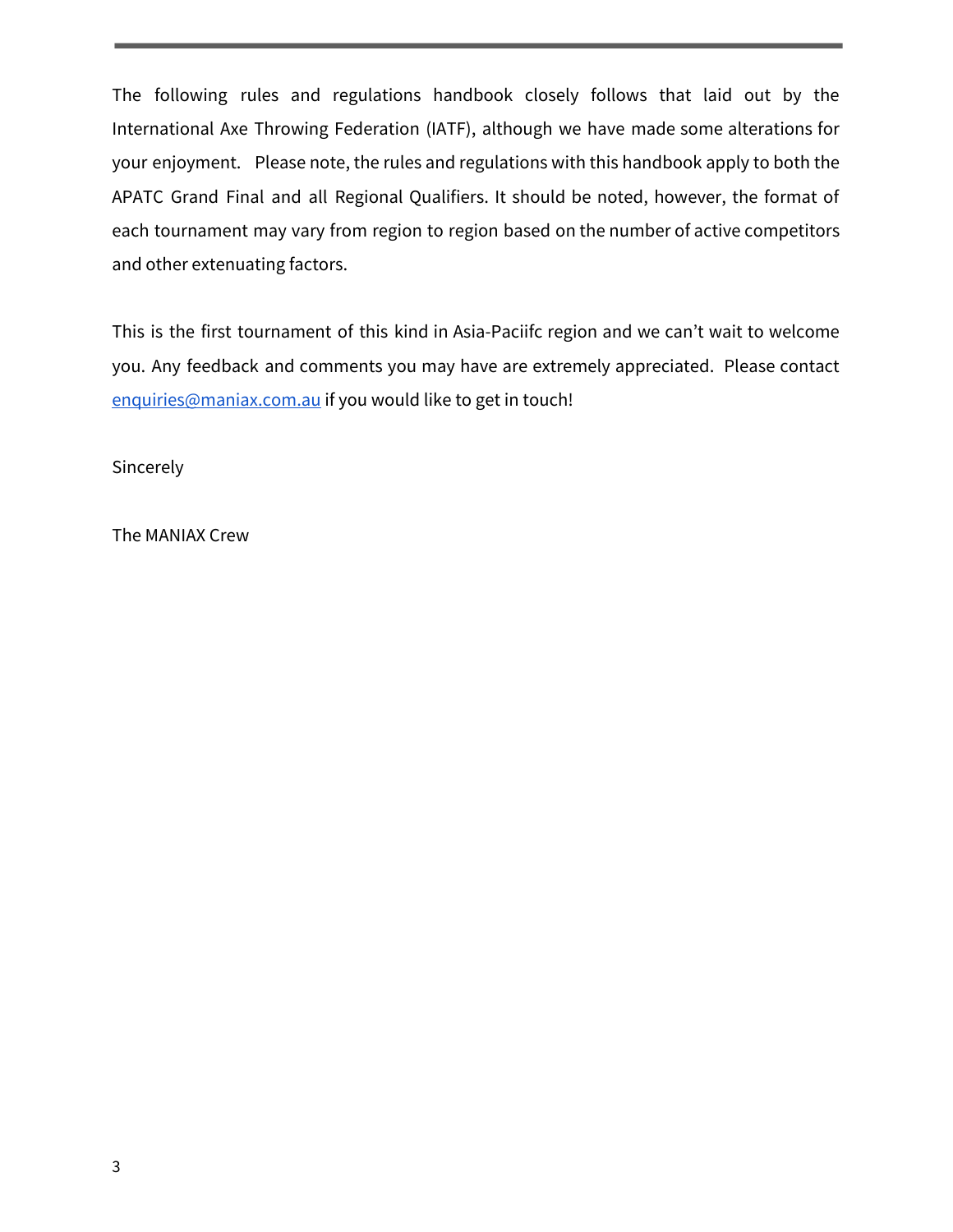#### **Contents**

- 1.0. Welcome
	- 1.1. The APATC Invitational
	- 1.2. The APATC Open
- 2.0. Prize Money

#### 3.0. Tournament Structure and Format

- 3.1. Finals Draw
- 3.2. Round Robin
	- 3.2.1. Award Points
- 3.3. Qualification to Knock Out Phase
- 3.4. Tied Positions
- 3.5. Knockout Fixture Guide
- 4.0. Board and Target
	- 4.1. Specifications
	- 4.2. Scoring Values
	- 4.3. Clutch
	- 4.4. The Majority Rule
- 5.0. Match Format
	- 5.1. Match Length
	- 5.2. Match Rules
	- 5.3. Big Axe Tiebreaker
	- 5.4. Fifth Throw Etiquette
	- 5.5 Final Throw Call
- 6.0. Lane and Fault Lines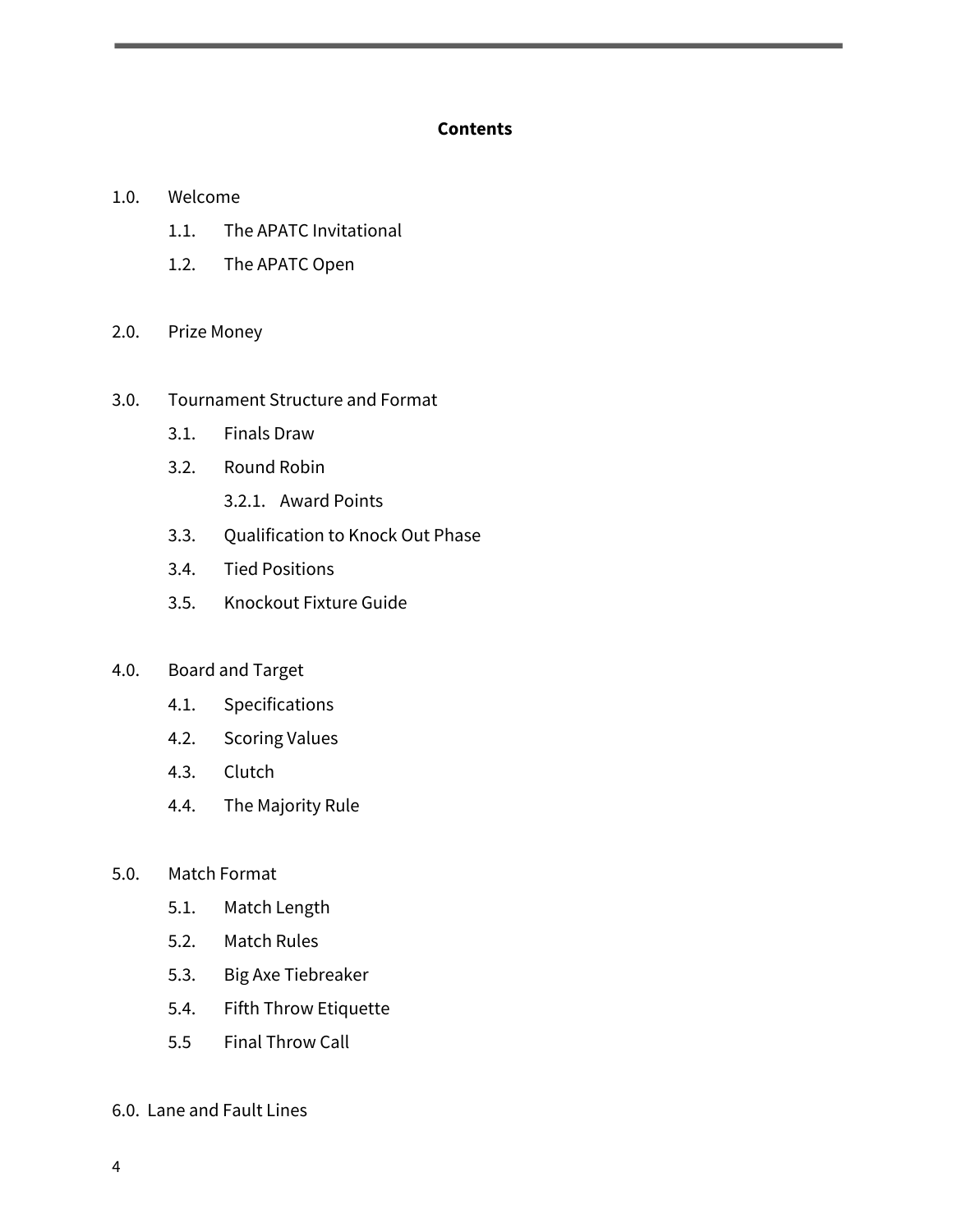- 6.1 Foot placement for a standard throwing axe.
- 6.2. Foot placement for a Big Axe
- 6.3. The Red Foot Fault Line
- 6.4. Crossing the Red Foot Fault Line
- 6.5. The Big Axe Fault Line
- 7.0. Hatchet and Big Axe Specifications
	- 7.1. Standard Throwing Axe (Hatchet) Requirements
		- 7.1.1. Height
		- 7.1.2. Weight
		- 7.1.3. Blade Length
	- 7.2. Big Axe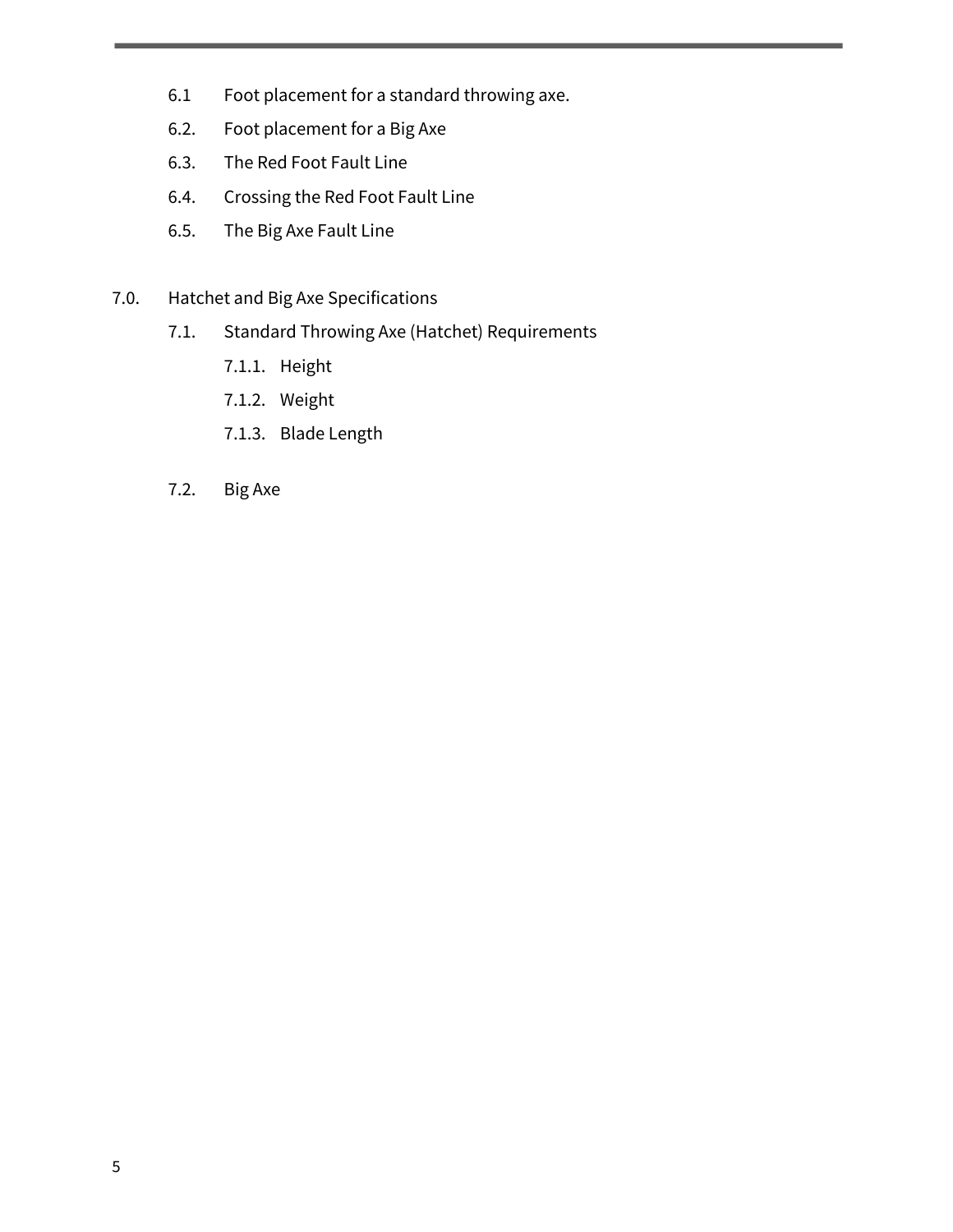

#### 1.0. Welcome!

So what's APATC all about? Essentially, with travel to North America currently off limits, we thought it was a great opportunity for players within the Asia-Pacific region to show the world what they are made of. What better way than to crown the inaugural APATC champion!

The Grand Finals are set to take place on Saturday 16th October. On the day, at least two tournaments will occur, the "APATC Invitational" and "APATC Open". The location of the APATC events will be determined closer to the date given current uncertainty around COVID-19.

# 1.1. The APATC Invitational

The Invitational tournament is the premium event that will host 20\* of the best players from across the Asia-Pacific region. This tournament will consist of the top players who have qualified from Regional Qualification Tournaments.

\*Subject to change

#### 1.2. The APATC Open

The Open tournament will occur concurrently to the Invitational on Saturday 16th October. Any individual\*\* may register to compete in the open.

\*\* Competitors competing in the Invitational tournament are not permitted to compete in the open.

#### 1.3. Regional Qualification Tournaments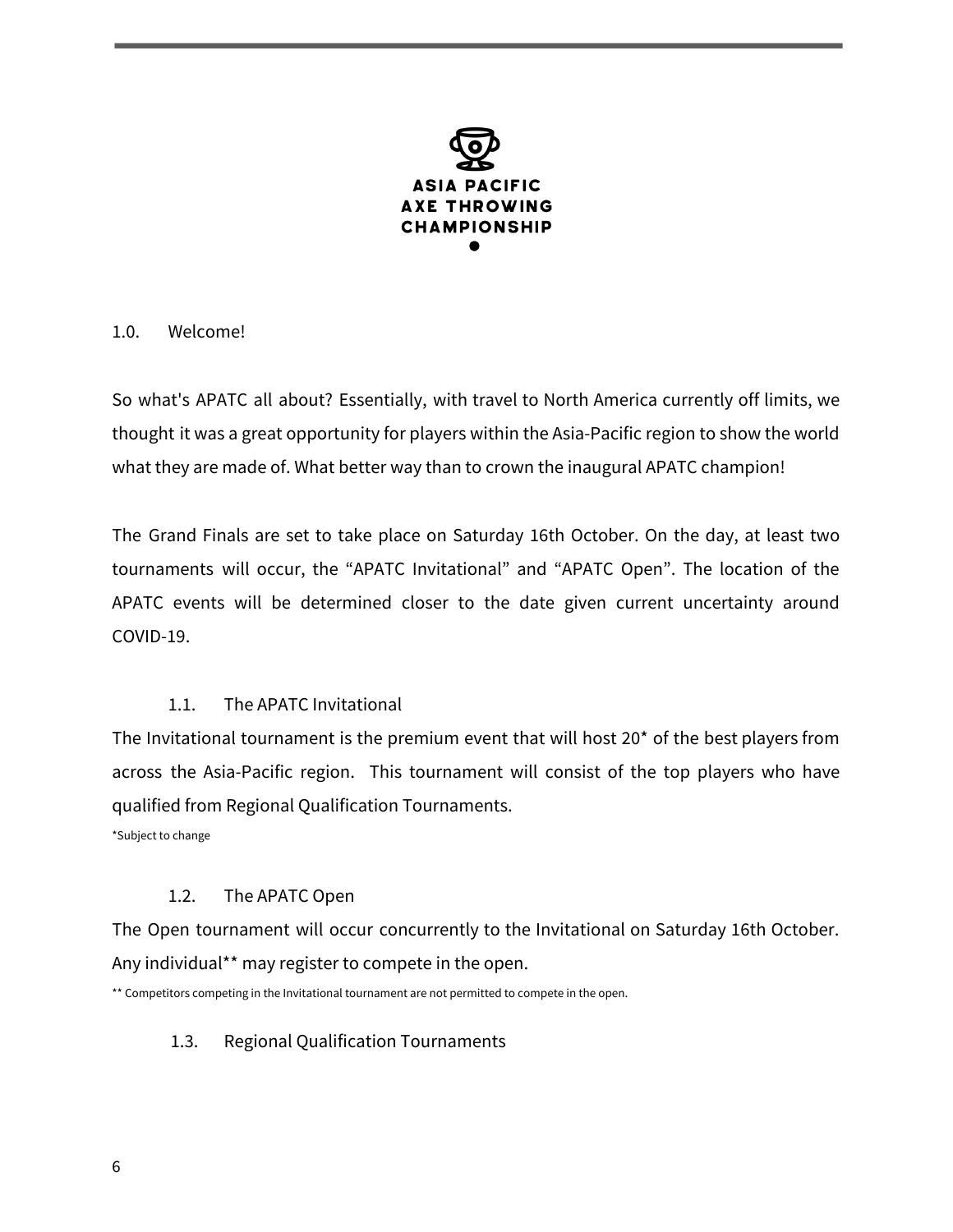Regional qualifications tournaments are scheduled to take place on Sunday 7th March 2021. The tournament will consist of the following:

- A mInimum of nine matches
- A solid one day of competition
- Potential qualification to the APATC Finals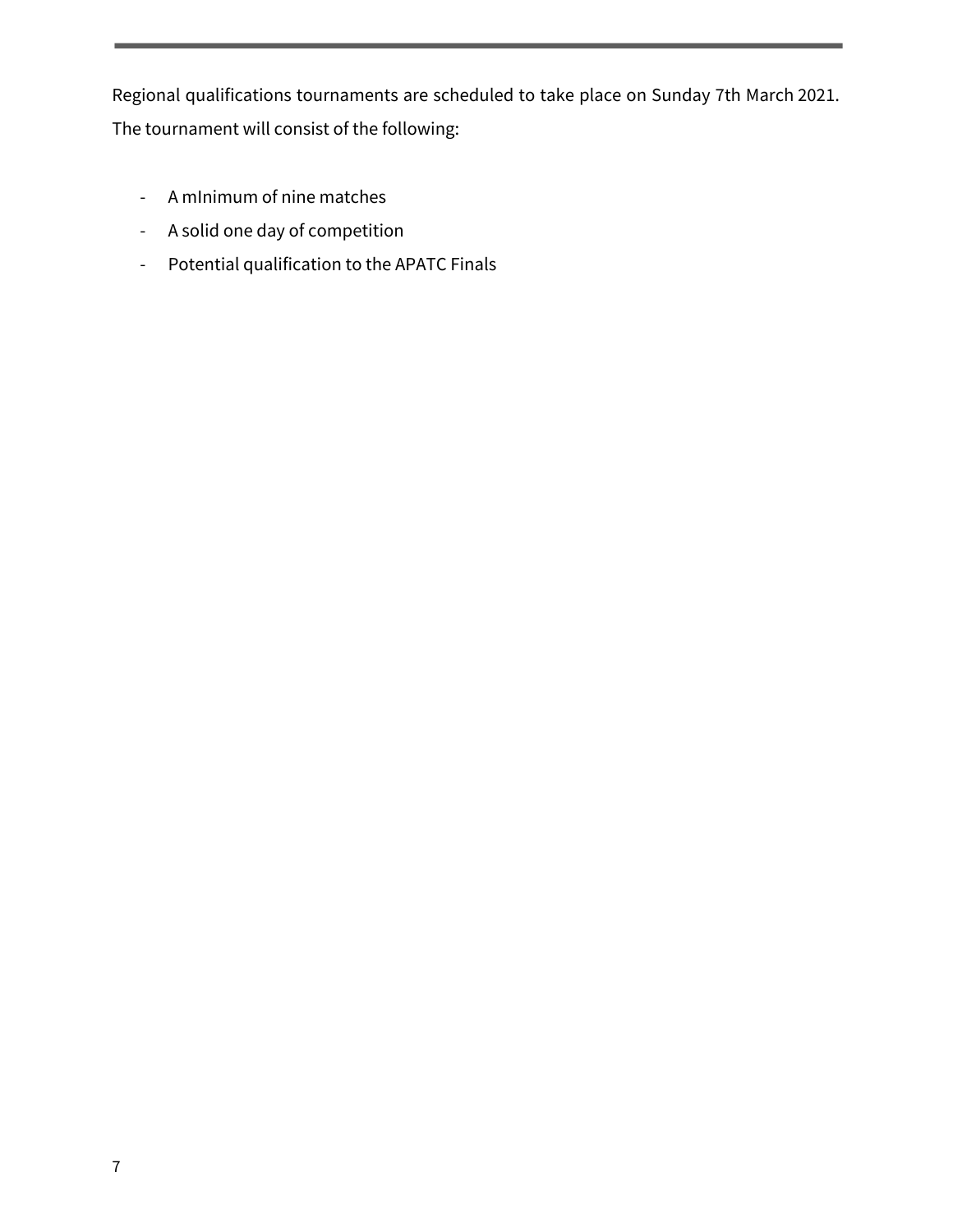

## 2.0. Prize Money

| <b>APATC Invitational</b> |
|---------------------------|
|                           |

| First Place  | \$2500 + MANIAX Platinum membership (Total Value \$3950) |
|--------------|----------------------------------------------------------|
| Second Place | \$1000 + MANIAX Gold Membership (Total Value \$2200)     |
| Third Place  | \$500 + MANIAX Silver membership (Total Value \$1350)    |

APATC Open

The Open prize money will be announced closer to the date of the tournament.

In addition to the cash prizes on offer, there will be many other rewards to be won and goodie giveaways. More to be announced closer to the day of competition.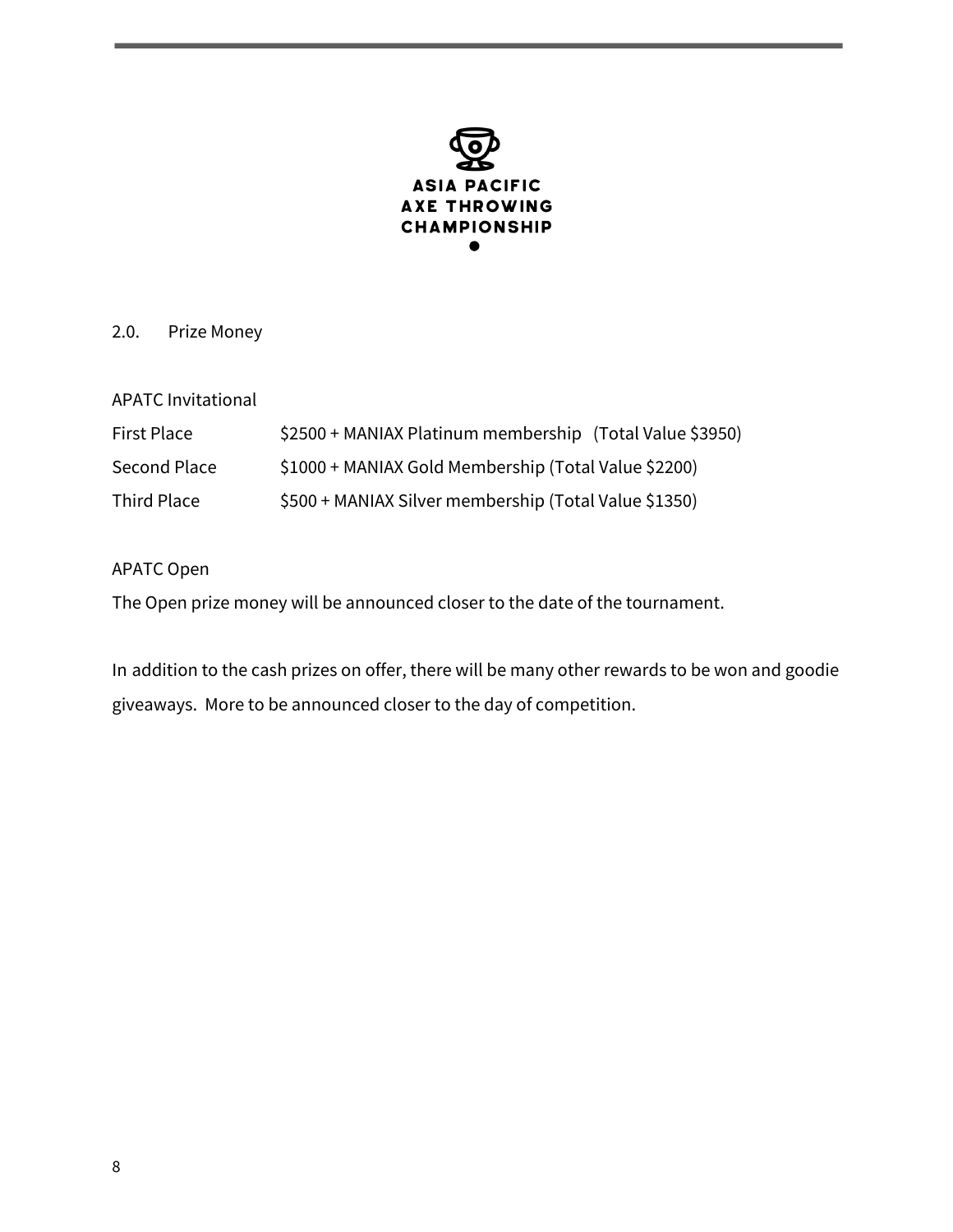

## 3.0. Tournament Structure and Format

The competition will consist of two phases. The first phase is a Round Robin marathon league. The top six competitors from each league will advance to the knockout elimination phase.

#### 3.1. Finals Draw

The 20 competitors competing in the finals will be randomly drawn in Group "A" or Group "B". However, competitors from the same region will be divided across both groups. For example, if Sydney has four qualified players competing in the finals, two will be drawn in Group A and the other two in Group B. The final draw will be announced upon completion of the regional competitions.

#### 3.2. Round Robin

The round robin Marathon League will have the following structure:

- Each league (Group A and Group B) will consist of 10 Players
- Each Marathon league will be allocated one throwing lane.
- Each competitor from Group A will play each other once.
- Each competitor from Group B will play each other once.
- Competitors from both groups will therefore play a minimum of 9 games<sup>\*</sup> in the round robin phase.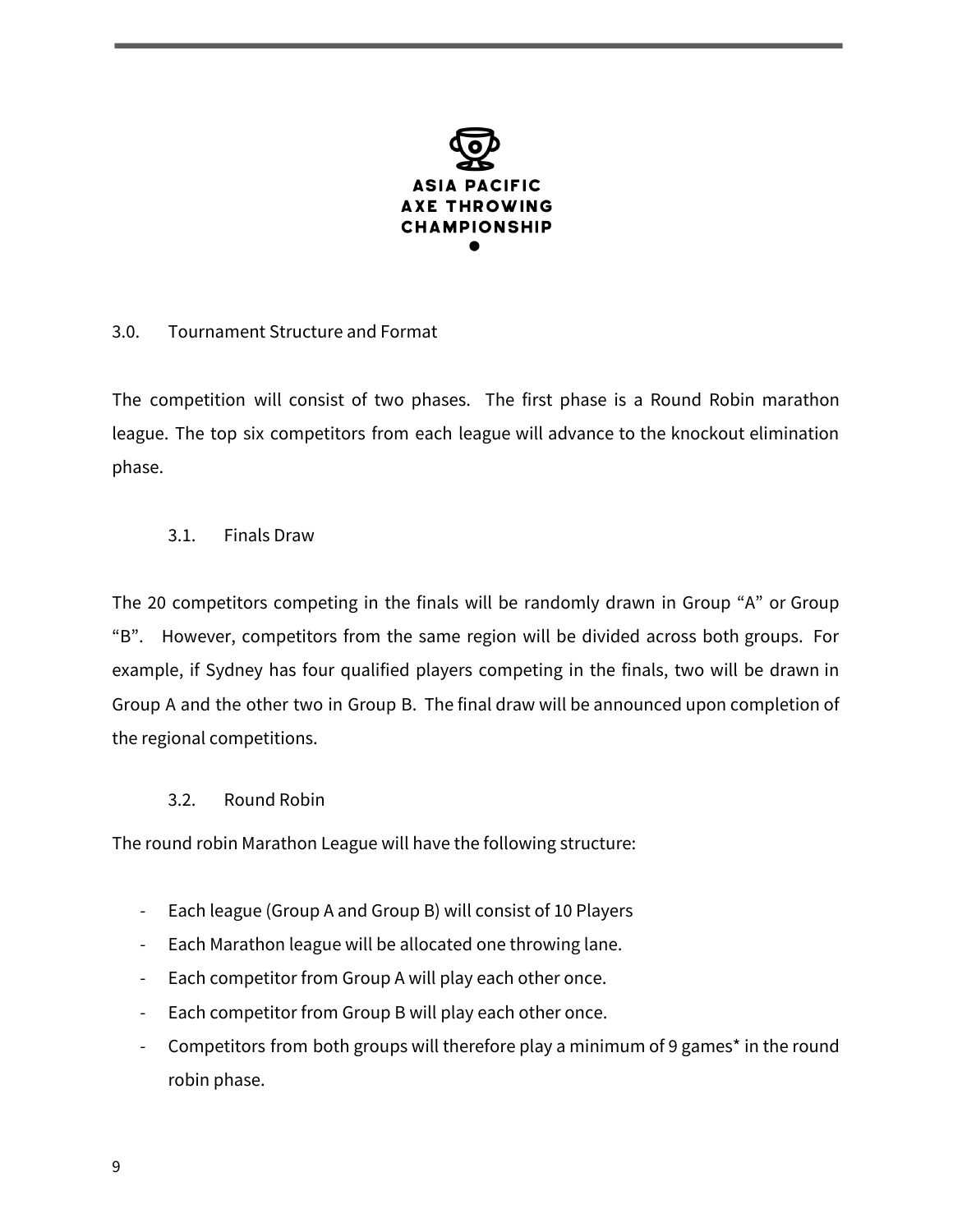- Points will be awarded for an outright victory (4 pts), big axe victory (3pts), and for a big axe loss (1pt) .
- Zero points will be awarded for an outright loss.

\*Please note all competition formatting, structure and fixtures are subject to change and will ultimately be affected by total competitor participation.

\* The 9 game minimum is subject to change.

#### 3.2.1 Award Points

Round robin games will award points in the following manner:

- Outright win = 4 points
- Outright loss = 0 points
- Win after Big Axe = 3 points
- Loss after Big Axe = 1 point

# 3.3. Qualification to Knock Out Phase

The Top six from each Marathon League will progress to the knockout stage of the competition. The top six players will be seeded from 1 to 6. For example if you finish first in Group A you will be seed as "A1". If you finish 6th in Group B you will be seeded "6B". Competitors who finish between 7th-10th will be eliminated at this stage of the competition. Time to start drinking!

Upon completion of the group phase, Players who finish First and Second in their groups (A1, A2, B1 & B2) will be awarded a "bye" and advance directly to the quarter finals (avoiding an elimination round). In the Quarterfinals players A1, A2, B1 & B2 will avoid playing one another due to their seeded advantage.

Competitors who finished between Third and Sixth in each group (A3, A4, A5, A6, B3, B4, B5 & B6) will qualify to compete in an elimination round. The winners of which will then advance to the Quarterfinals to compete against the highest seeded players. Competitors who are defeated at this stage will be eliminated from the competition.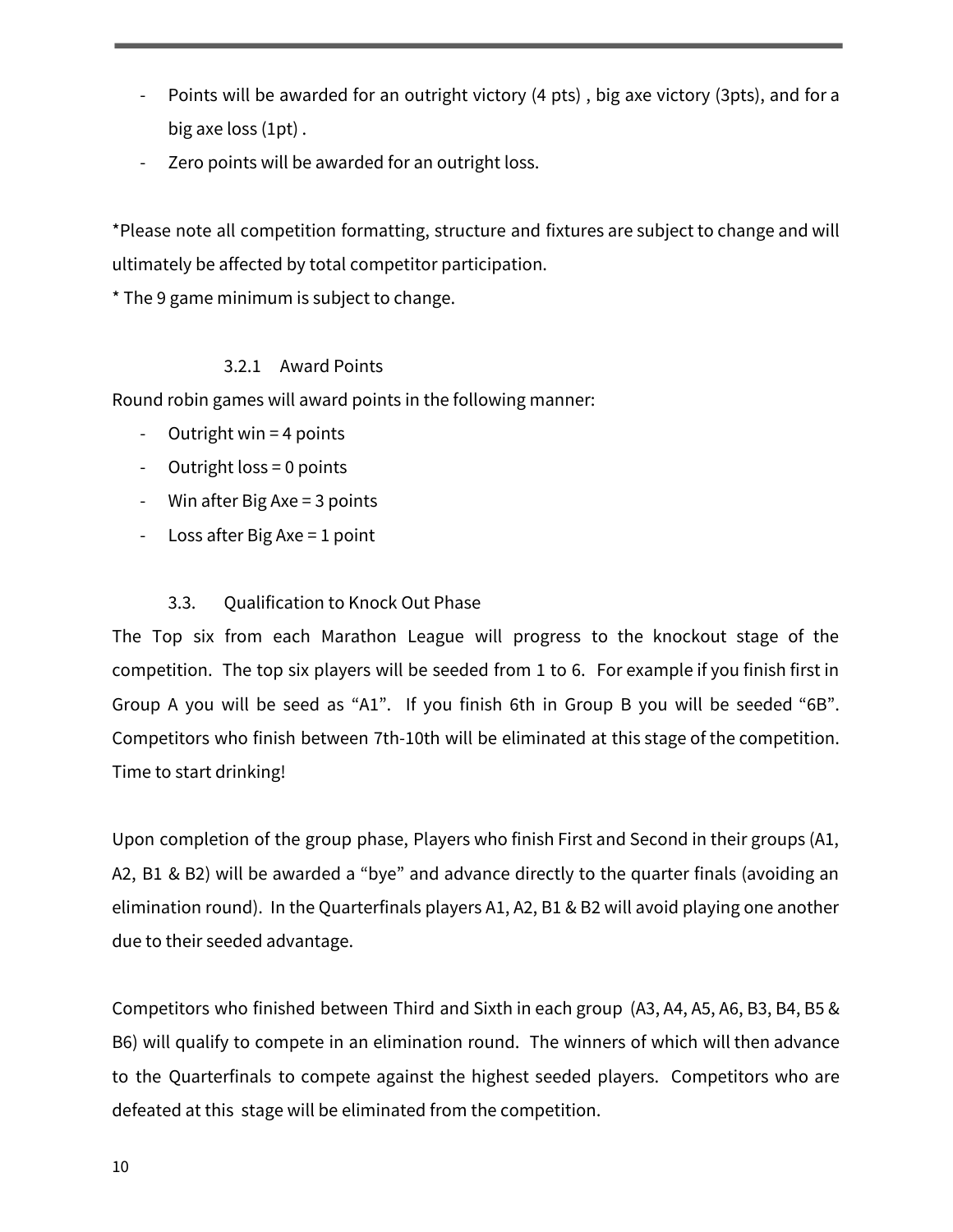# 3.4. Tied positions

In the event that two or more players are tied in a position on the Marathon Round Robin ladder, separation will be determined by the following:

1) Most outright wins.

The player with the most outright wins will place higher. If outright wins are the same, separation will then be determined by;

- 2) Head to head win. I.e. if two competitors are tied on points, the winner of the fixture between those two competitors will place higher. In the event that three or more participants are tied and points 1 or 2 are non-applicable, separation is determined by:
- 3) A five throw Big Axe Tie;
	- Players will throw at the same time. If there are more than two players, another lane will need to be used. A draw will be made from two hats to determine which player throws in which lane. I.e Player 1 (Hat 1) had been drawn in Lane 3 (Hat 2).
	- Five Big Axes to be thrown consecutively.
	- The combined total of each throw will confirm the players final points.
	- The highest scoring player will assume the highest available place in the ladder, and so on.
	- Scoring is normal, except clutches will always be activated.

# 3.5. Knockout Fixture Guide

Elimination Round Fixtures:

- E1: A3 V B6
- E2: A4 V B5
- E3: B3 V A6
- E4 B4 V A5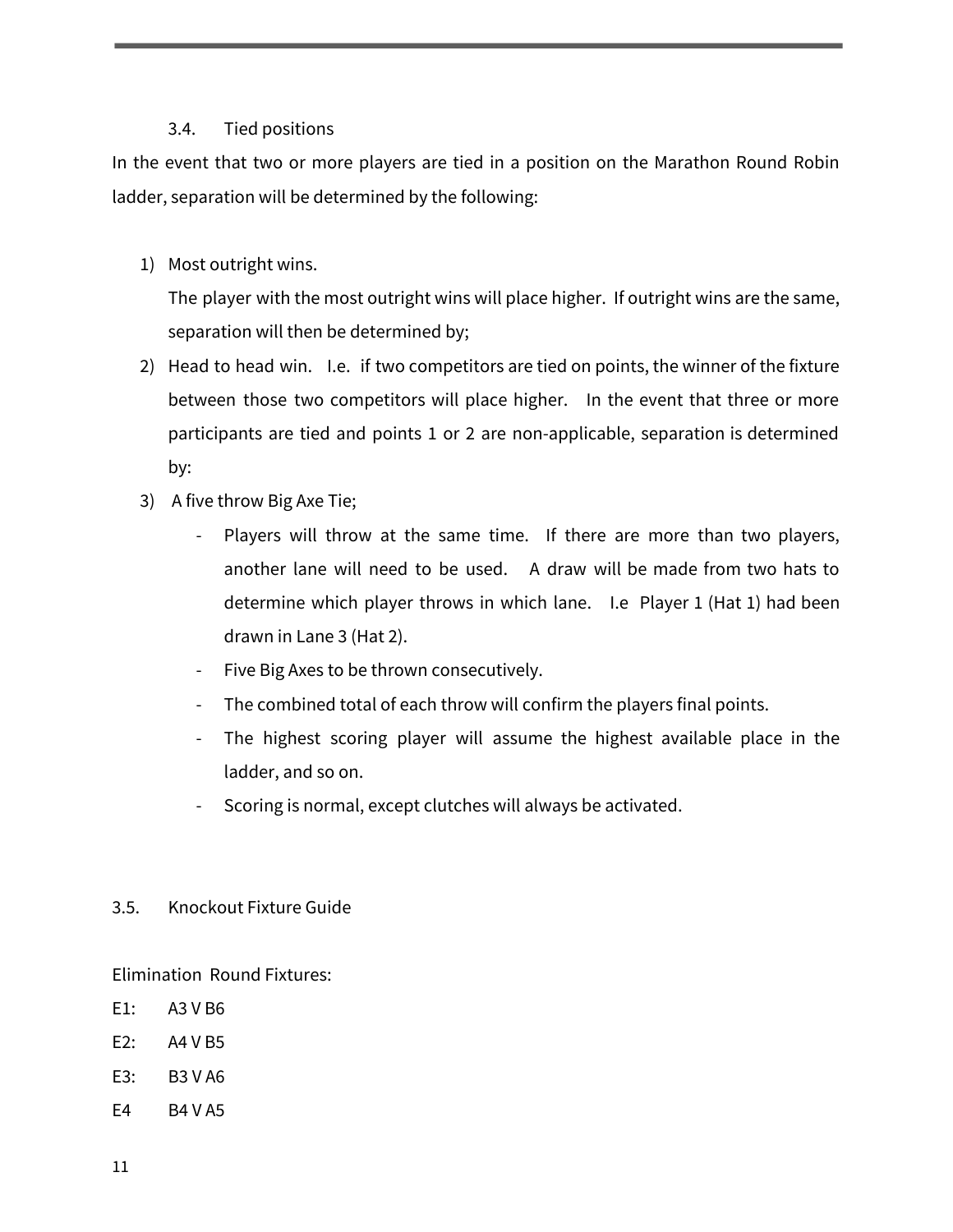## Quarter Finals Fixture

- QF1: A1 V E4
- QF2: A2 V E3
- QF3: B1 V E2
- QF4: B2 V E1

## Semi FInals

- SF1: QF1 V QF4
- SF2: QF 2 V QF 3

Grand Final

SF 1 V SF2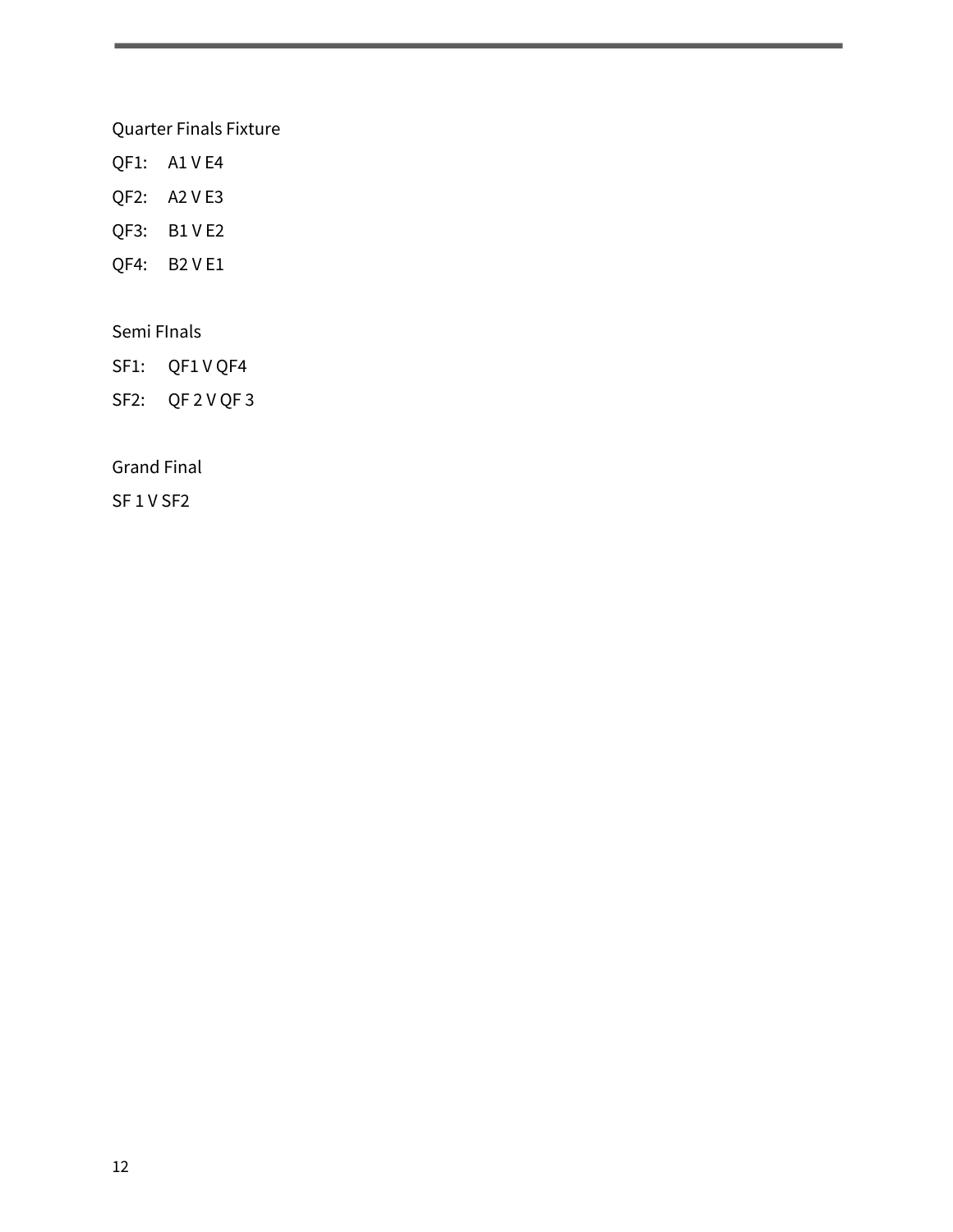

# 4.0. Boards and Targets

- 4.1. Specifications
- 5 x Pieces of untreated pine wood planks (1200 x 50 x 200).
- All other IATF specifications will be followed
- Painted on the pine will be the target design below.

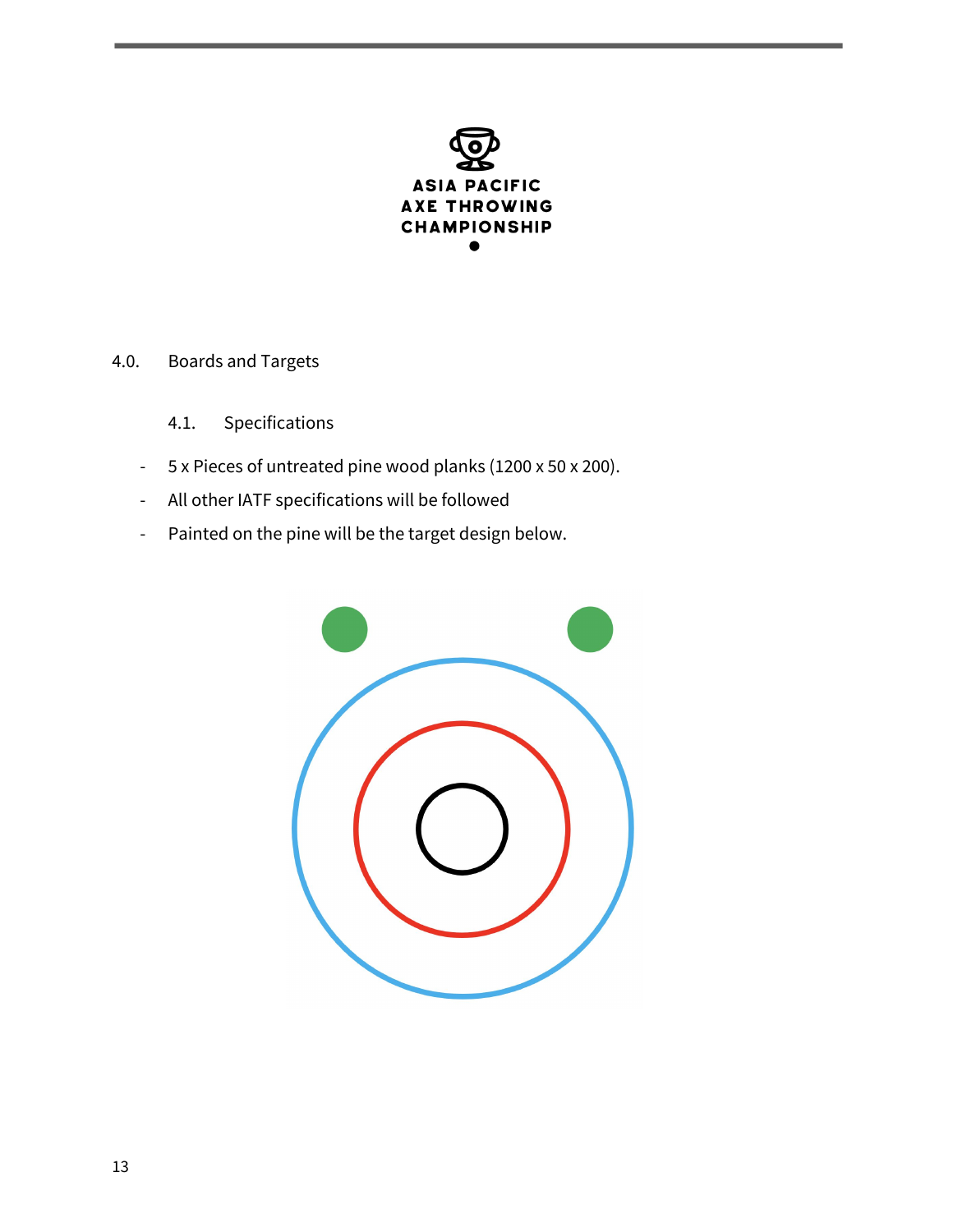## 4.2. Scoring Values

- The Bullseye (on or within the black ring) is worth 5 pts.
- On or within the red ring is worth 3 pts.
- On or within the blue ring is worth 1 pt.
- The green dot in each corner, or Clutch (TM\*) is worth 7 pts.

#### 4.3. Clutch

- Players must declare that they are going to throw for Clutch before attempting, also referred to as 'Calling Clutch' or to 'Call Clutch'.
- Players can only throw for Clutch on the 5th and final throw of the round.
- An accidental Clutch is not valid, even on a 5th throw. No Clutch Call means no zero points.
- Once Clutch is called, only that point area is valid and all other point areas are worth zero, meaning that if a player calls for Clutch but hits a bullseye, they receive zero points.

#### 4.4. The Majority rule

- All scoring is based on where the majority of the blade lands and stays in the target.
- The area to be counted on an axe sunk into a target is the area that is breaking the surface of the target.
- Any part of the blade that is not making contact with the wooden target does not count. The amount of blade buried deep into the target passed the surface is also not relevant.
- If they cannot agree, players must call for a third party measurement from the device.

A Clutch is an exception to the majority rule: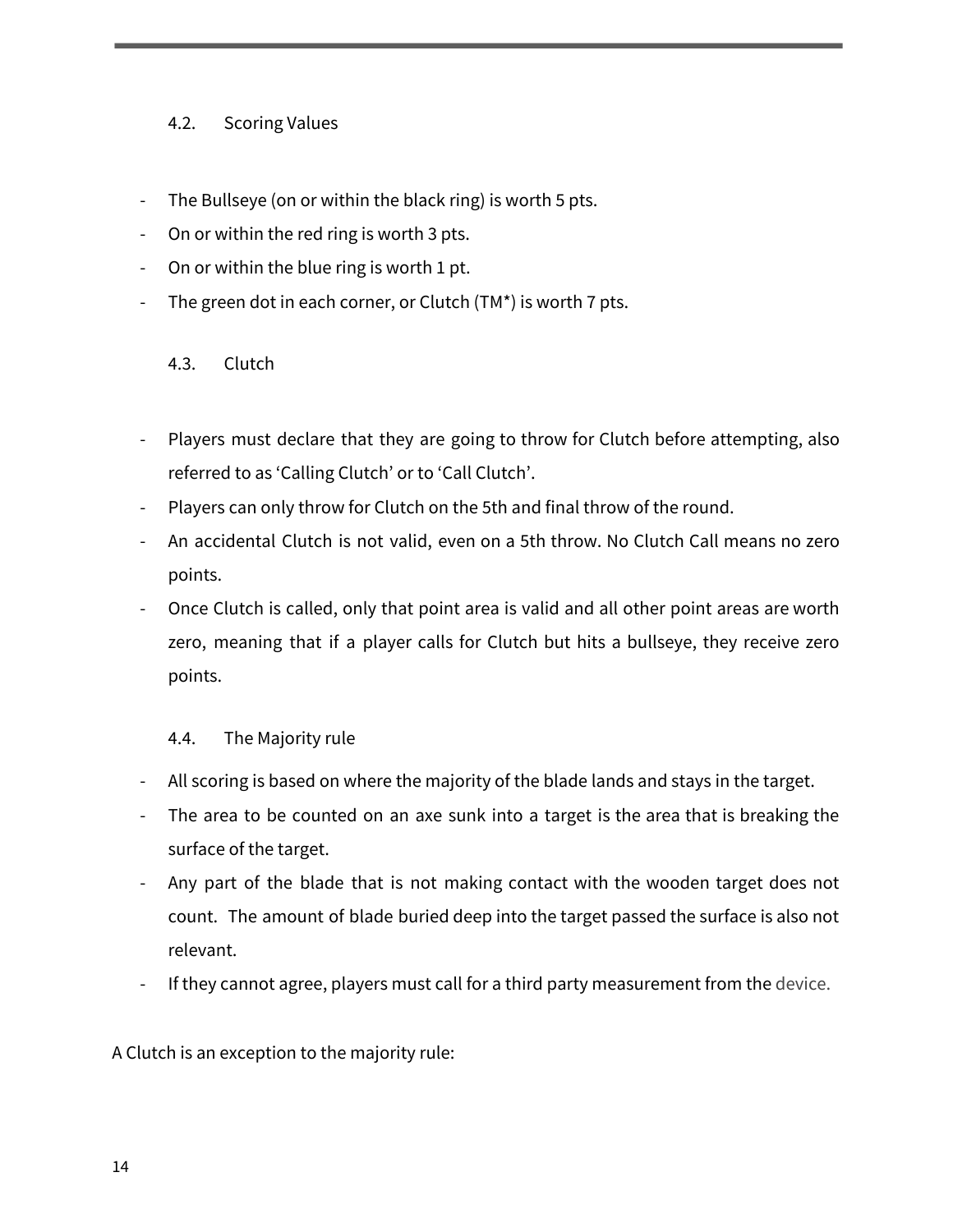- When throwing for Clutch, as long as any of the axe blades is breaking the green Clutch paint, then the throw is good.
- Green paint refers to the originally drawn circle that represents the Clutch point and not any paint drips or deviations from that circle.
- Call for a referee if there is a debate, similar to a device call.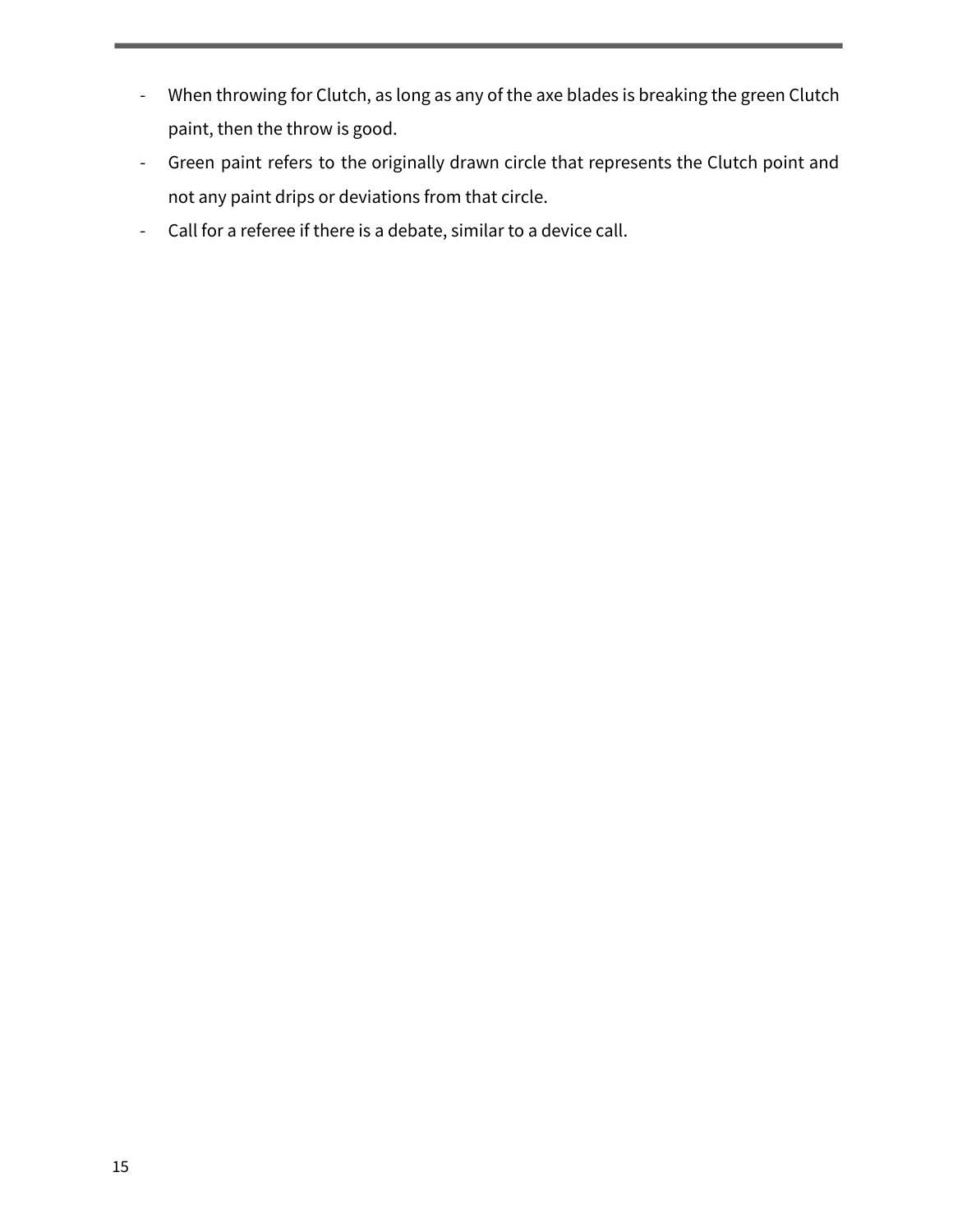

#### 5.0. Match Format

- 5.1. Match length
- Round Robin Marathon matches will be the best of three rounds.
- Knockout matches up to the semi final will be the best of five rounds.
- The Grand final will be the best of seven rounds.

# 5.2. Match Rules

- Each round consists of five thrown axes per player, per round.
- A match is won by scoring more points than your opponent.
- Players must win two of three rounds to win the match in the round robin phase.
- Players must win three of five rounds to win the match in the knockout phase.
- A Player must win four of seven rounds to win the grand final match.
- Both competitors must complete all rounds in a match. For example, in a round robin tie, the third round must be played even if the one player has won that match by winning the previous two rounds.
- Tracking of total points over the course of fifteen throws is mandatory in all regulation matches.
- If a player wins the first round and ties the next two rounds this is still considered a match win as they have won the majority of the rounds in the match.
- Players must switch lanes between each round.

# 5.3. Big Axe Tie Breaker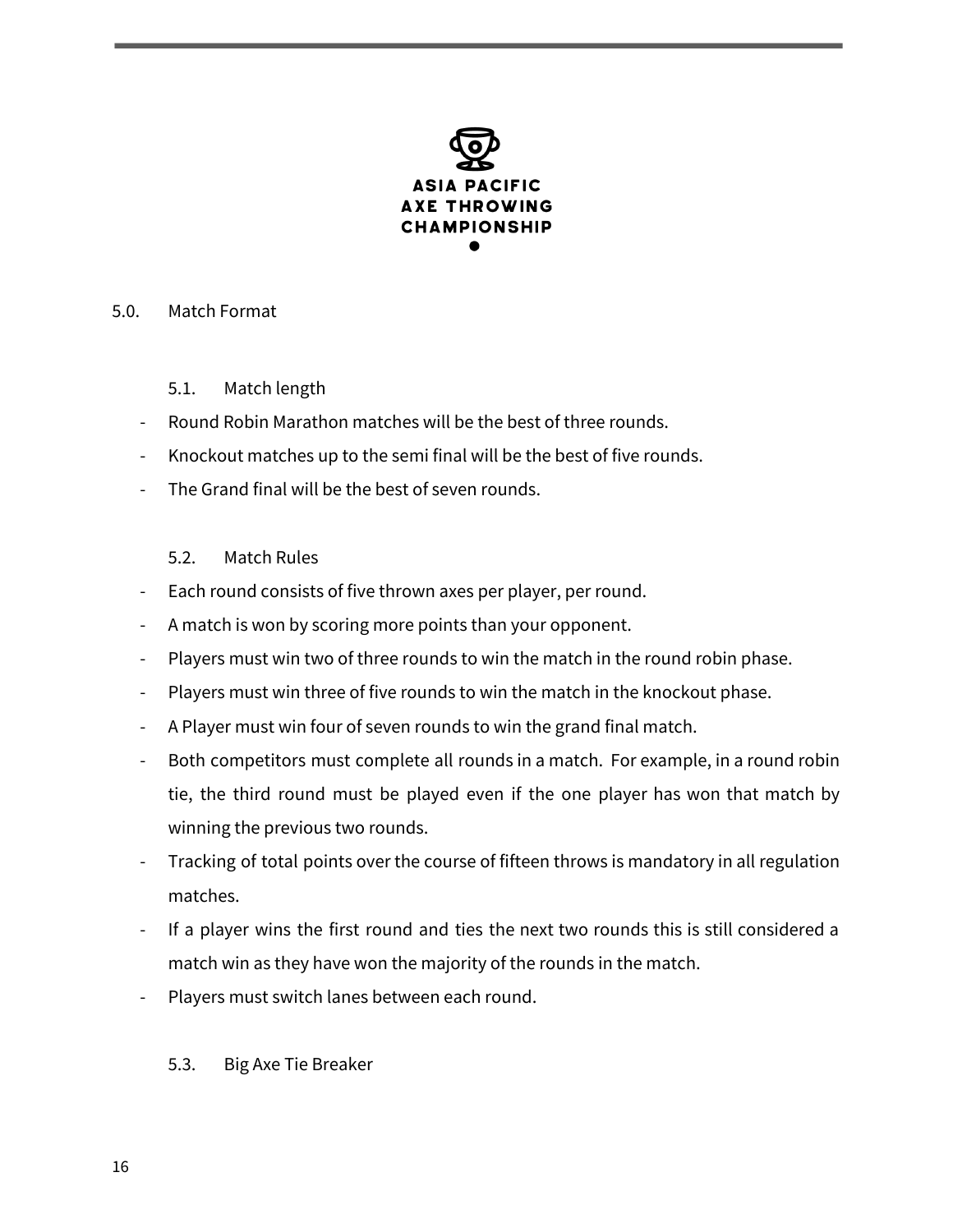If players are tied at the end of the three rounds, a Big Axe tie breaker occurs. For example, if each player has won 1 round, lost 1 round and tied 1 round, that match is drawn and a Big Axe Tie breaker is required to determine the winner.

- A Big Axe round is played in sudden death fashion.
- Players use Rock-Paper-Scissors to determine who throws first: winner then chooses whether to throw first or second.
- Players alternate one throw each per big axe round.
- Straight to points and highest score wins. Players must "Bull in" to unlock the clutch.

# 5.4. Fifth Throw Etiquette

On the fifth axe of a round, it is customary and sporting for the point leader to throw first. This is so the person in the losing position is aware of how many points they must get on their final throw to win (e.g. Clutch needed to win). If a match is out of reach (> 7 point lead), or for any other reason, the losing player can choose to throw first.

# 5.5. Final Axe Call

In a given round, before both throwers throw their final (5th) axe, they may mutually agree upon, or individually choose, their 'final axe call', any of three courses of action for their final throw:

1. Bullseye,

2. Clutch

3. No call at this time (usually made because they want to hear what their opponent wishes to throw first).

- These decisions are considered 'locked in' once the throwers have discussed their calls with each other and made those calls official to the scorekeeper of the match.
- These calls, once finalised with the scorekeeper, cannot be changed or rescinded.
- PLEASE NOTE: If a competitor throws their axe without conferring with their opponent or scorekeeper AND without calling Clutch, that throw is to be considered a regular throw for points by default regardless of whether or not their axe hits the Clutch.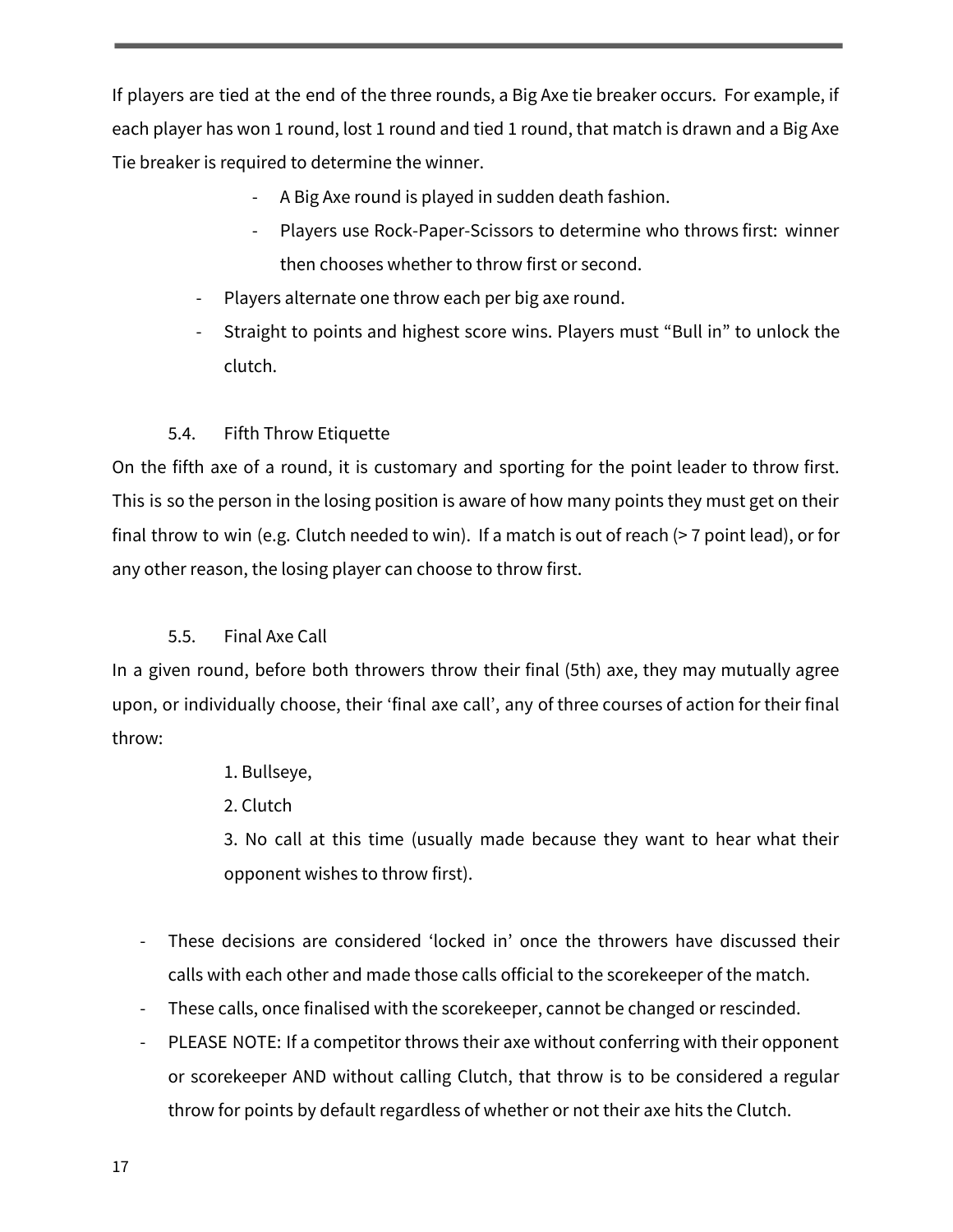- If both throwers cannot decide on a course of action, cannot decide their throw order within a round, or both refuse to choose one option before their opponent declares their intent, this will be considered a 'stalemate' and will result in the point leader of that round being required to make their call and throw first, or, if there is no point leader in that round, the leader in rounds won over the course of the match will be required to throw first. If both players are in a true tie, then both players will be forced to throw for bullseye and Clutches will be considered dead.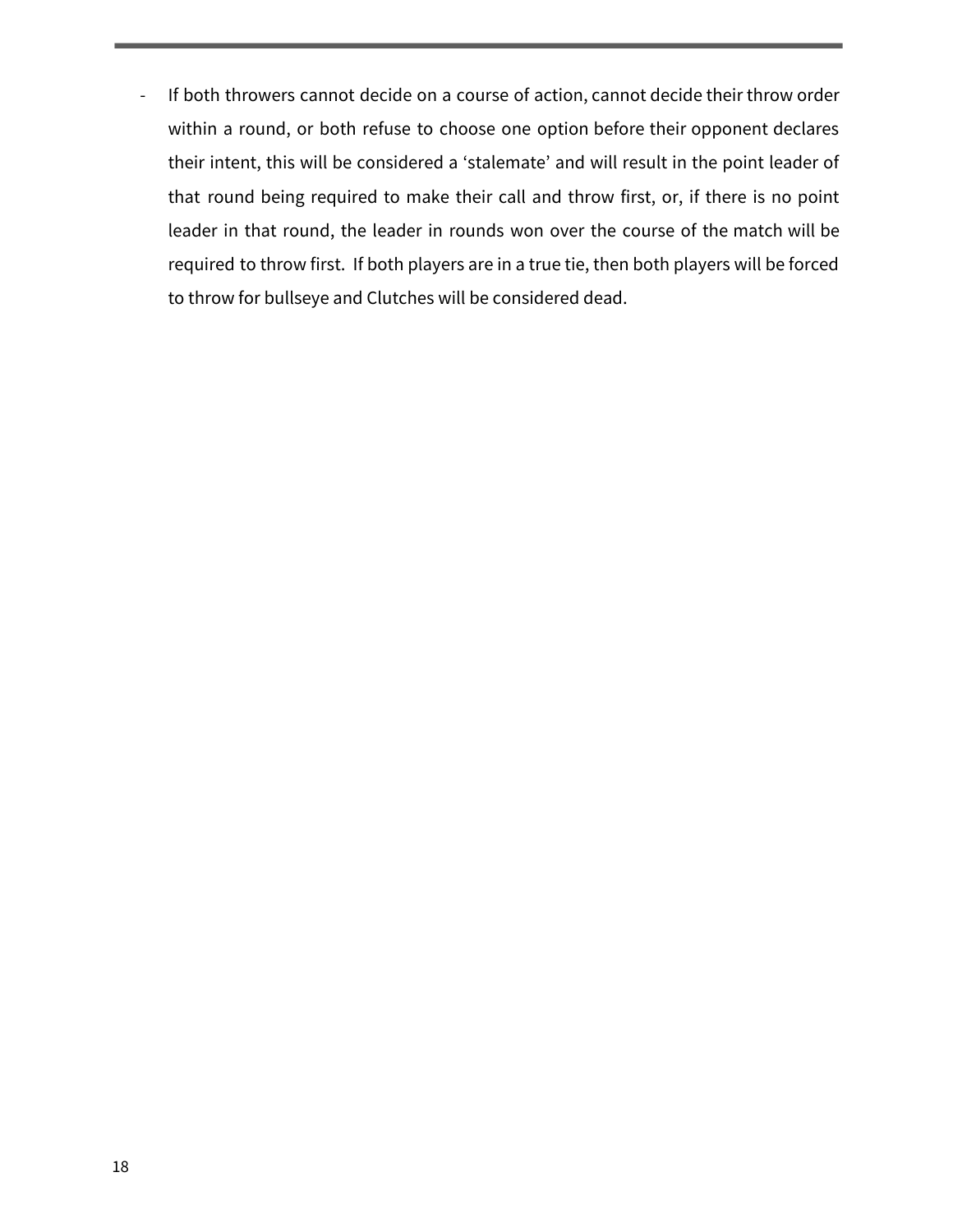

#### 6.0. Lane and Fault Lines

- 6.1. Foot placement for a standard throwing axe.
- When setting up to throw, a player's lead foot may be on top, beside, behind, or in front of the black line.
- At that point, their back foot must be planted completely behind the black line.
- The back foot may be planted off center to the left or right of the black line, as long as it is still entirely behind the back of the black line in relation to its distance from the target.
- During the motion to throw the axe, the player may take a full step forward bringing their rear foot to the front of their body and planting it as the motion to throw continues.
- This foot that has now moved from the back of the player to plant on the floor in front, once planted, must not leave the ground again until the axe has left the hand of the player and has been thrown.
- During the motion of the throw, any steps taken before crossing the back plane of the black line do not count towards the legal step count.

# 6.2. Foot placement for a Big Axe

- When setting up to throw, a player's lead foot may be on top of, beside, behind, or in front of the blue line.
- At that point, their back foot must be planted completely behind the blue line.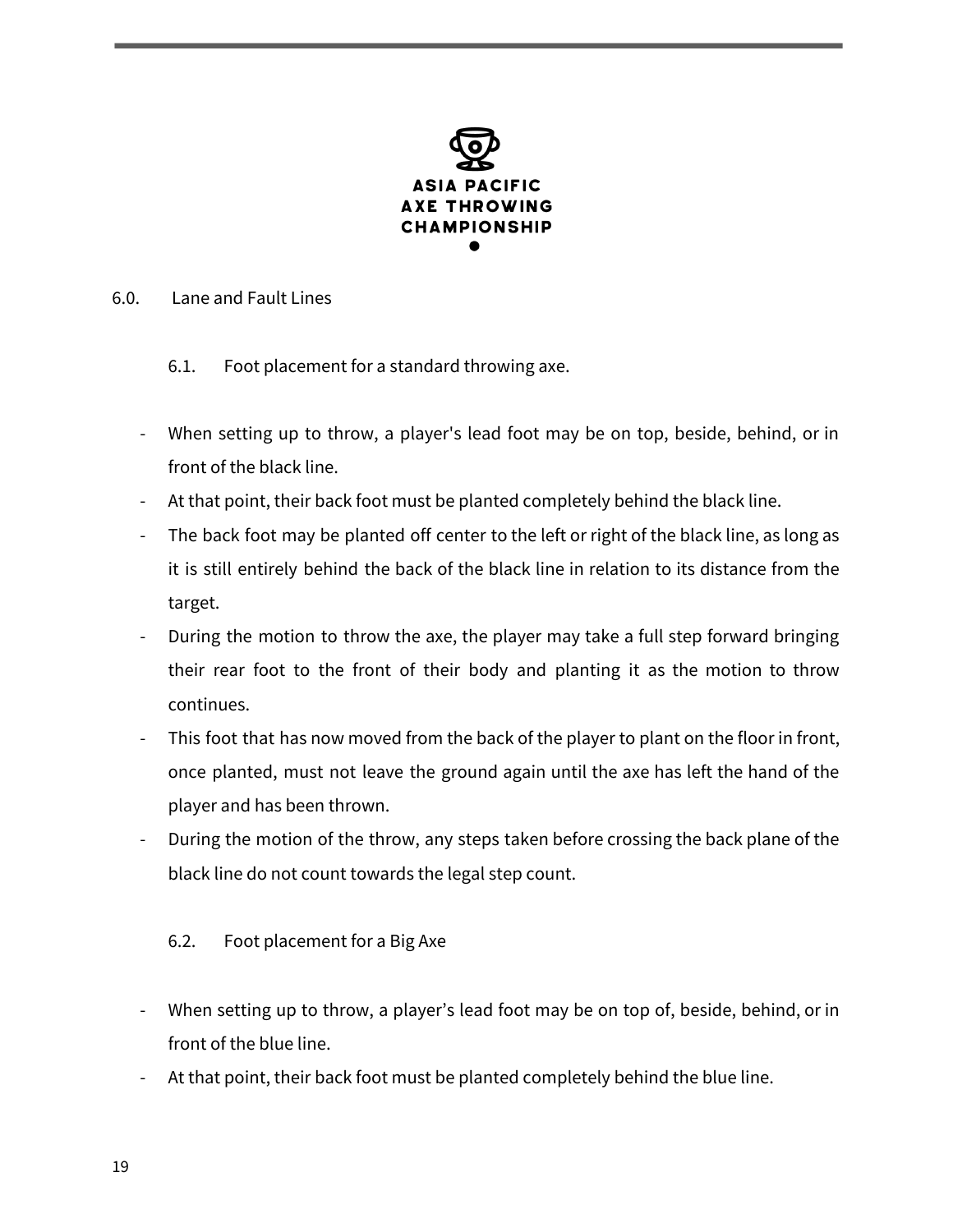- During the motion to throw the axe, the player may take a full step forward bringing their rear foot to the front of their body and planting it as the motion to throw continues.
- This foot (that has now moved from the back of the player to plant on the floor in front) once planted, must not leave the ground again until the axe has left the hand of the player and has been thrown.
- During the motion of the throw, any steps taken before crossing the back plane of the blue line do not count towards the legal step count.

# 6.3. The Red Foot Fault Line

- The red foot fault line is a solid red line between the throwing block and target.
- The Red Foot Fault line is 110" from the back of the plywood backboard, measured as if the backboard reached all the way to the ground.
- Players must not cross the red foot fault line until both players have thrown their axe .
- After throwing there must be a conscious pause from both throwers before crossing the red foot fault line to approach the target, if there is no pause, it will count as a fault.
- This means every player must stop all forward momentum for a moment in time before approaching the target to retrieve, even if they are the second player to throw at that time.
- The penalty you receive On the first fault, you forfeit the throw on which the fault occurred.
- On the second fault, you forfeit the round in which the fault occurred.
- On the third fault, you forfeit the match in which the fault occurred and in regulation play you are done throwing for the night.

# 6.4. Crossing the Red Foot Fault Line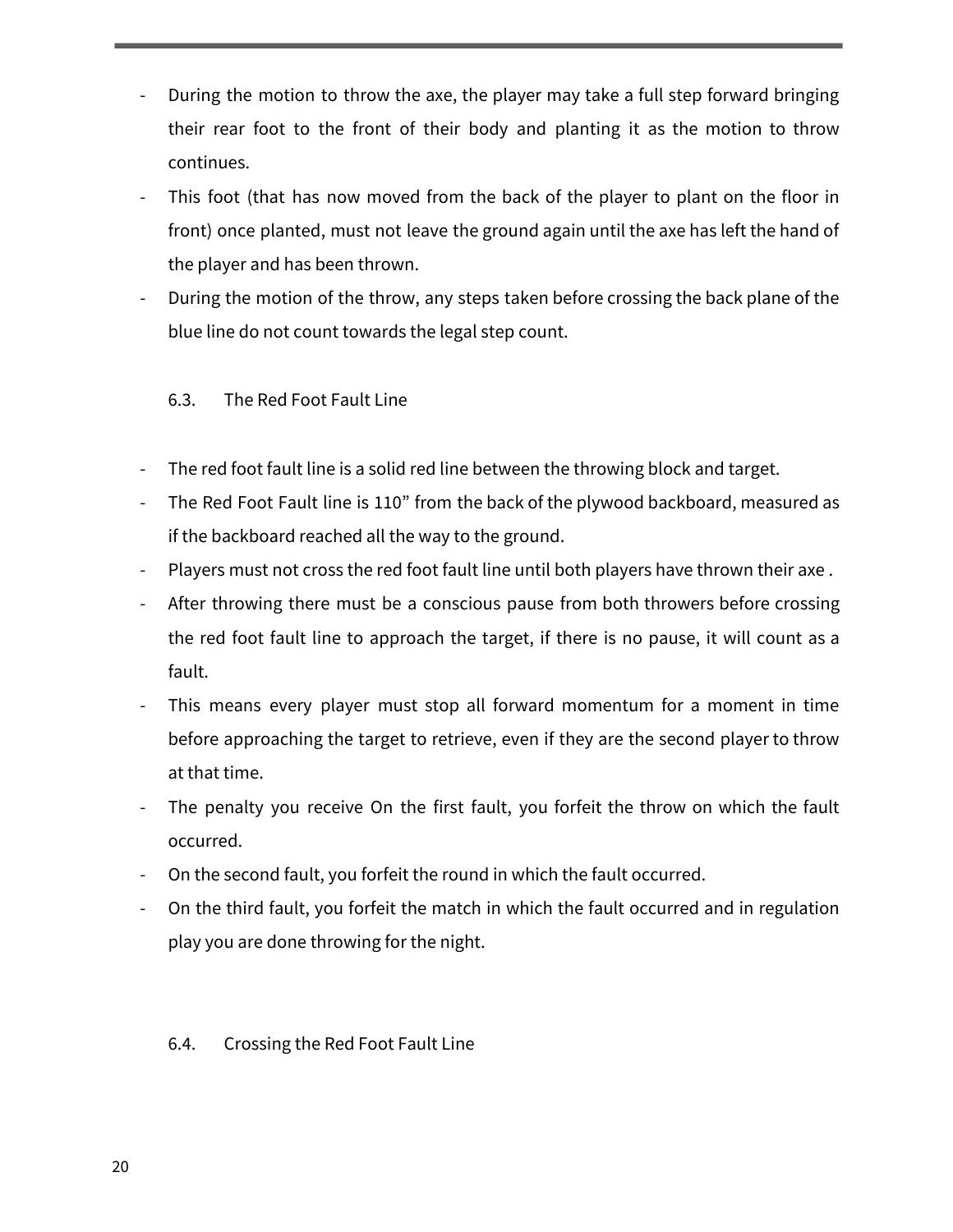- On the final axe of a round, the red foot fault line may be crossed but only to clarify the point value of the axe thrown.
- Both throwers must acknowledge that the fault line will be crossed before either player approaches the targets, this indicates that play has stopped.
- If the player is taking a closer look to confirm point value, they may do so while leaving the axe in target, report the point value, then cross the fault line back to the block and only then may the second player take their next throw.
- After which both players may approach and retrieve their axes under the fault line rules for approach.
- If a device is needed, that may be called, again acknowledging that play has stopped.
- Once measured by a third party that axe may be removed from the target and returned to the player before their opponent throws their next axe.

## 6.5. The Big Axe Fault Line

- When throwing Big Axe, the Black Line becomes the Big Axe Foot Fault Line.
- If a player crosses the black line while throwing, it counts as a fault. A throwers foot may touch, but not cross the Black line.
- If a fault occurs, the throw the fault occurs on becomes an automatic zero and play continues.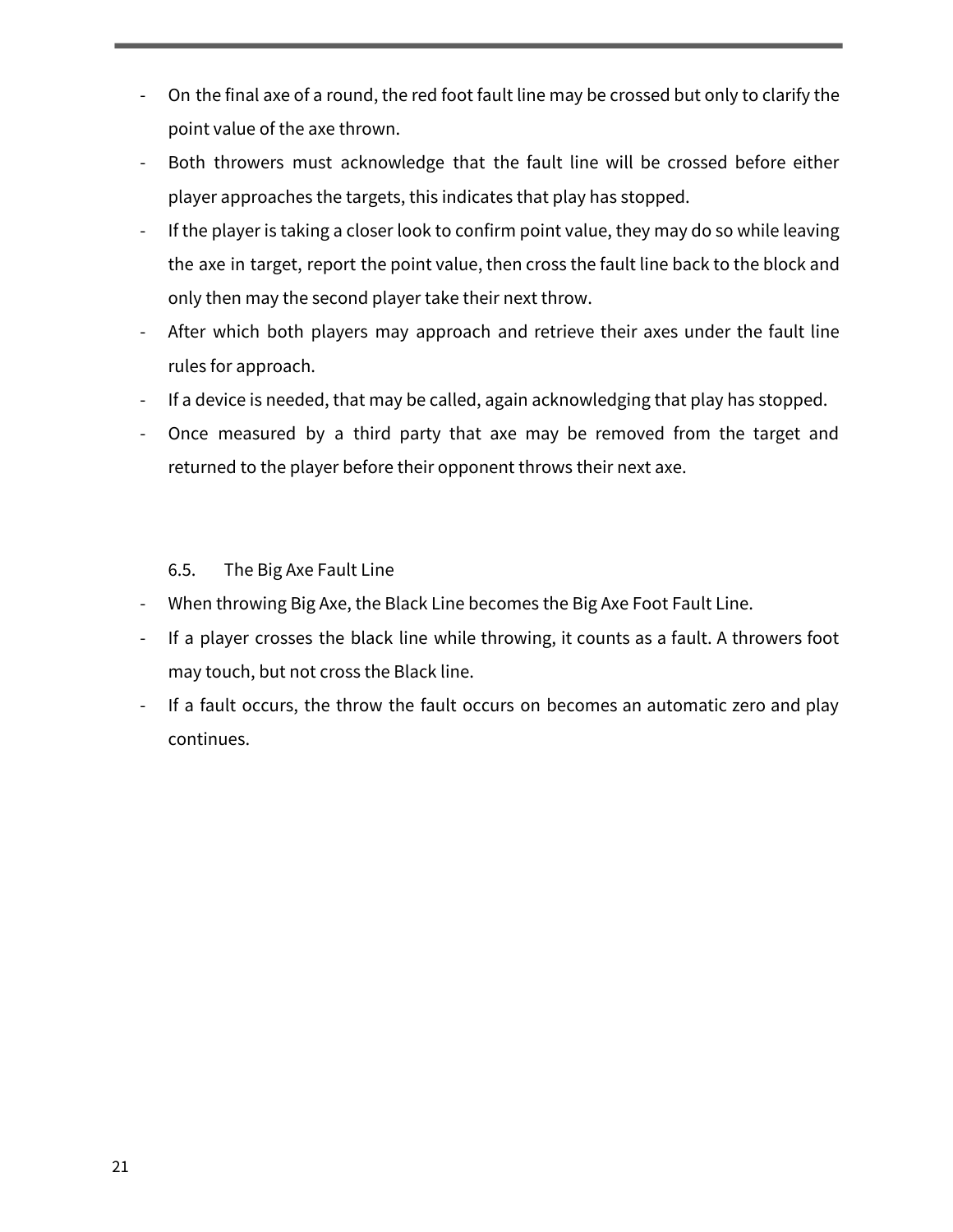

- 7.0. Hatchet and Big Axe Specifications
	- 7.1. Standard Throwing Axe (Hatchet) Requirements
	- The handle must be made from wood, no other material is allowed.
	- The axe must be a single bit blade, ie: no blade or sharpened spike protruding from the back of the axe head.

#### 7.1.1. Height

- The length must be a minimum of 13" long and cannot exceed a maximum of 17" long.
- This measurement begins from the bottom (butt) of the handle to the top of the axe head. See Image 2.1 (2.1.2)
- If any of the handles protrudes from the top of the axe head (eye) it does not count towards the minimum or maximum handle length.

# 7.1.2. Weight

- The axe head must weigh between 1.25 and 1.75 pounds. Please note, referees and officials will refer to the stamped or advertised weight of an axe. If there is no stamped weight, a referee or official may weigh an axe including the handle to assess its combined weight.

# 7.1.3. Blade Length